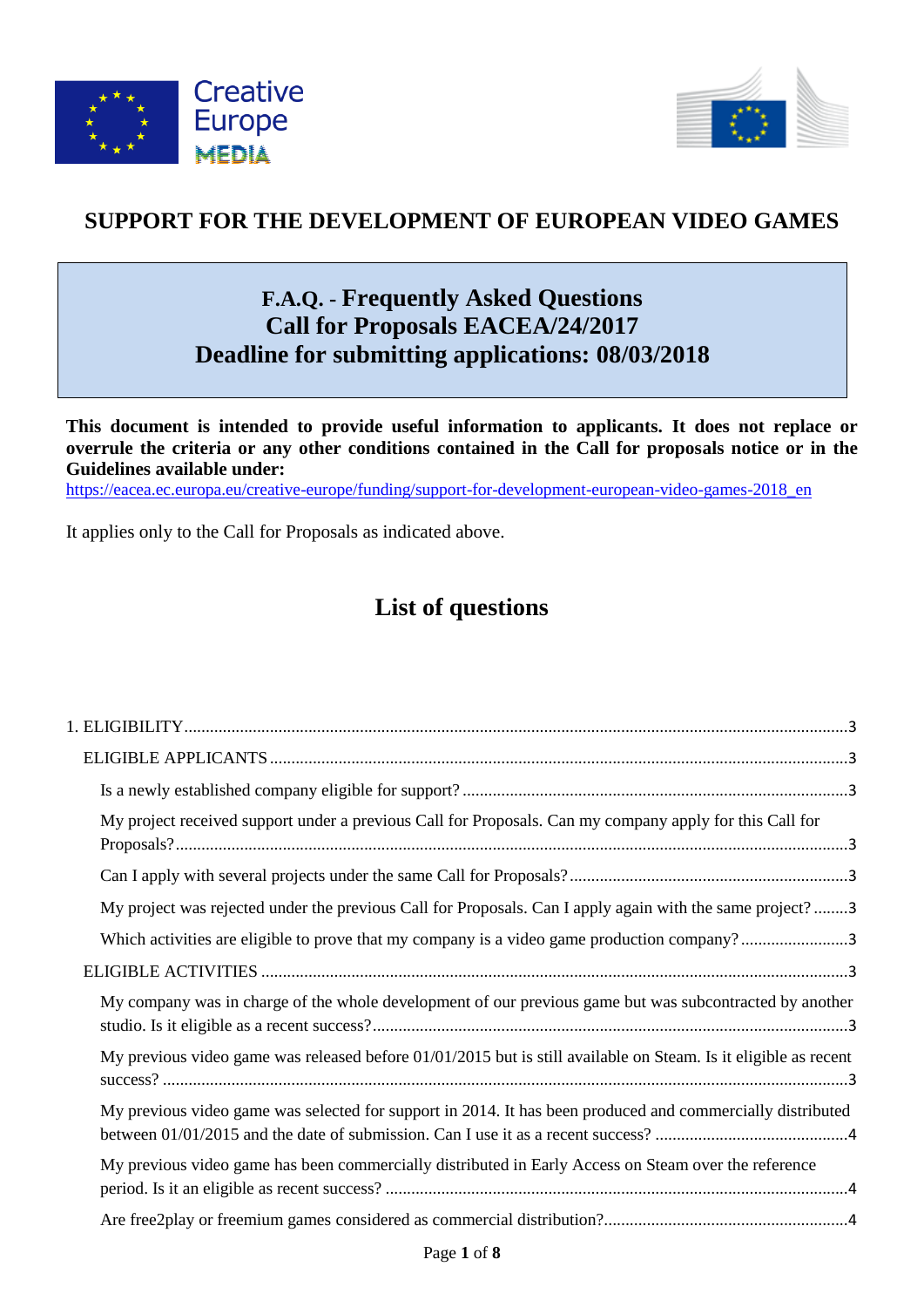| The writer/creator of the project is employed by the applicant company. There is no contract of ownership as<br>such, as everything the writer is creating during his/her working hours belongs to the company. What should |  |
|-----------------------------------------------------------------------------------------------------------------------------------------------------------------------------------------------------------------------------|--|
|                                                                                                                                                                                                                             |  |
|                                                                                                                                                                                                                             |  |
| My video game is targeting children from 6 to 16 years-old. Will I get the extra points for young audience?6                                                                                                                |  |
|                                                                                                                                                                                                                             |  |
|                                                                                                                                                                                                                             |  |
|                                                                                                                                                                                                                             |  |
|                                                                                                                                                                                                                             |  |
|                                                                                                                                                                                                                             |  |
|                                                                                                                                                                                                                             |  |
|                                                                                                                                                                                                                             |  |
| In the budget, where should I write the costs related to the purchase of the rights to use a name, place or                                                                                                                 |  |
| In the budget, there is space for "Casting and crew". However, this does not make sense for my video game                                                                                                                   |  |
|                                                                                                                                                                                                                             |  |
| Are the costs of computer software / software licence eligible costs? (If yes, where should I write them in the                                                                                                             |  |
|                                                                                                                                                                                                                             |  |
|                                                                                                                                                                                                                             |  |
| I need to prepare a budget in Euros, but my company is based outside the Euro zone. Which exchange rate                                                                                                                     |  |
| I have already submitted my application for the Video Game support. However, in the meantime, I have<br>received a positive response from a national/regional funding scheme. Shall I inform the Agency about it?8          |  |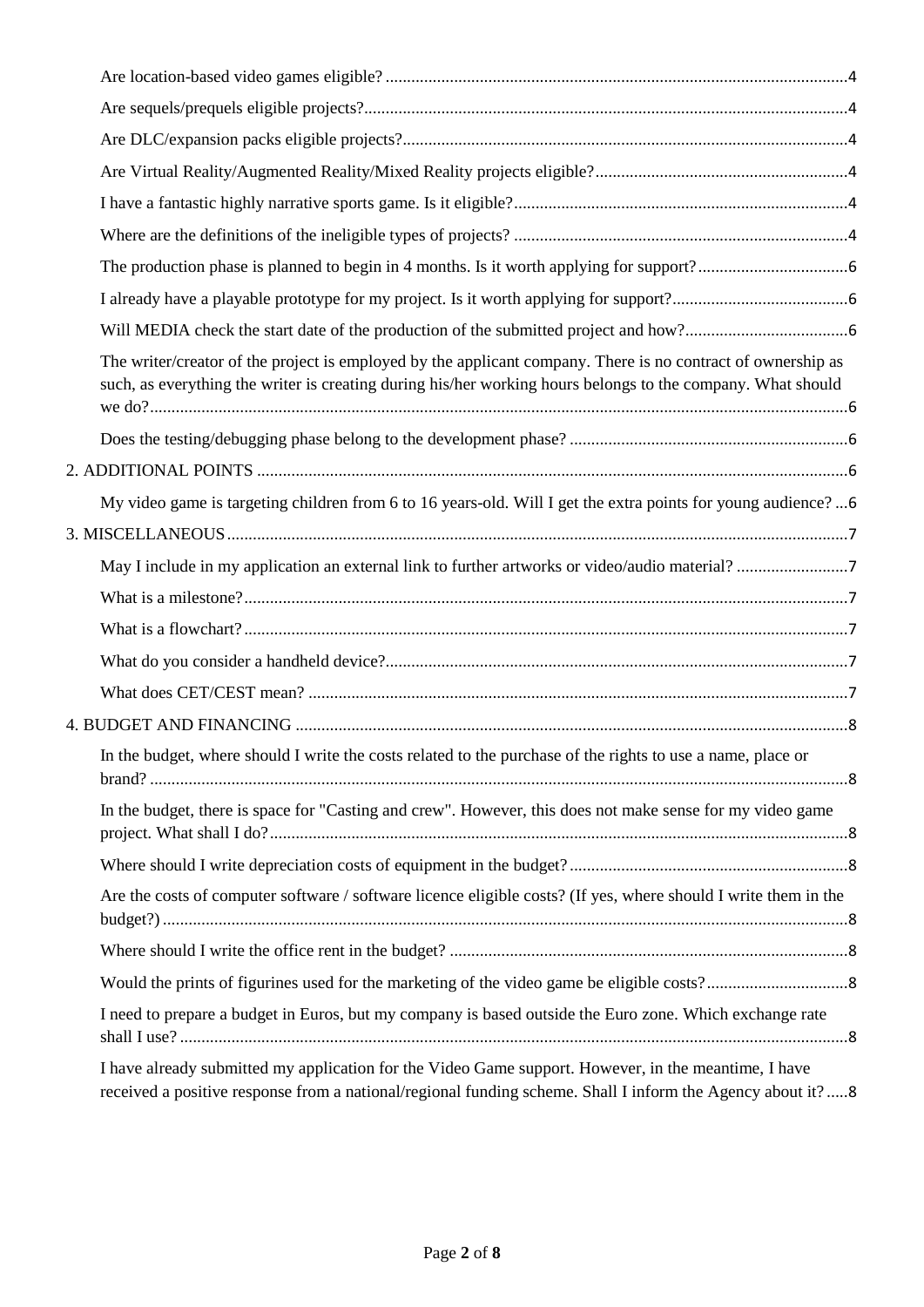# <span id="page-2-1"></span><span id="page-2-0"></span>**ELIGIBLE APPLICANTS**

# <span id="page-2-2"></span>**Is a newly established company eligible for support?**

No, this Call for Proposals is open to European Video Game production companies which have been legally constituted (with supporting documents) for at least 12 months prior to the date of application and that can demonstrate a proven recent success.

#### <span id="page-2-3"></span>**My company received support under a previous Call for Proposals. Can my company apply for this Call for Proposals?**

Yes, your company can apply for this call for proposals. However, it must apply with a different project. Doublefunding for the same project is not possible.

# <span id="page-2-4"></span>**Can I apply with several projects under the same Call for Proposals?**

No, the same applicant is limited to one submission for the duration of a particular Call for Proposals.

#### <span id="page-2-5"></span>**My project was rejected under the previous Call for Proposals. Can I apply again with the same project?**

Yes, it is possible to re-submit the same project, provided that the production phase is not scheduled to start before 8 months after the new date of submission. It is recommended that you take into account the feedback and comments from the notification letter, in order to apply with an improved application.

Please make sure your project is still eligible under the current guidelines.

# <span id="page-2-6"></span>**Which activities are eligible to prove that my company is a video game production company?**

The main activities of the applicant company must contain *video game production* or *video game development* or *software production* or *software development* or any equivalent in local languages.

The following activities will be accepted as eligible activities: *Computer programming activities* (NACE 62.0.1) ; *Ready-made interactive leisure and entertainment software development* (SIC 62011).

The following activities will NOT be accepted as eligible activities: *Publishing of computer games* (SIC 58210 / NACE 58.2.1) ; *Other software publishing* (NACE 58.2.9) ; *Computer consultancy activities* (NACE 62.0.2) ; *Manufacture of games and toys* (NACE 32.4.0).

If the company is not registered under an eligible activity, then its registration at the national chamber of commerce must be updated before the date of application.

# <span id="page-2-7"></span>**ELIGIBLE ACTIVITIES**

# <span id="page-2-8"></span>**My company was in charge of the whole development of our previous game but was subcontracted by another studio. Is it eligible as a recent success?**

As indicated in the guidelines, *being commissioned and paid by a client to produce a video game does not constitute a commercial exploitation per se*. If you can prove that your company developed or produced this game, then it could be eligible provided that it fulfils ALL the other eligibility criteria.

This can be proved by on-screen credits ("**developed by**" or "**produced by**" are the only eligible credits), a codevelopment/co-production agreement indicating clearly that your company is the developer/producer, other sources such as Steam, GooglePlay, GOG, confirming the development/production credit, etc.

# <span id="page-2-9"></span>**My previous video game was released before 01/01/2015 but is still available on Steam. Is it eligible as recent success?**

To prove the commercial distribution of a previous eligible video game, the applicant must provide a relevant sales report over the reference period. Being available for sales on Steam or other platforms is not sufficient.

Of course, the release date of the video game may well be before the reference period provided that effective sales were made during the reference period. This must be clearly indicated on the sales report.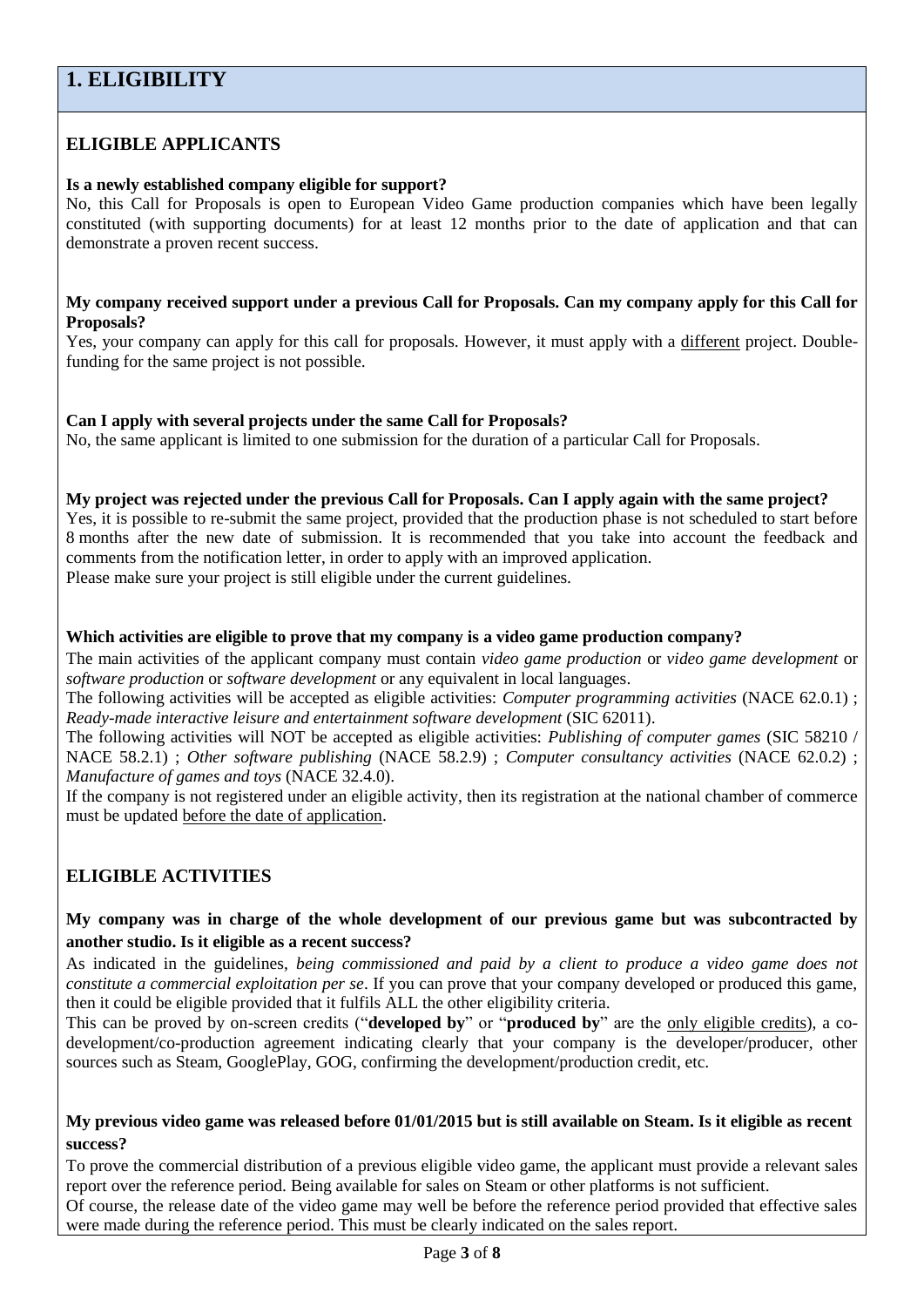# <span id="page-3-0"></span>**My previous video game was selected for support in 2014. It was produced and has been commercially distributed between 01/01/2015 and the date of submission. Can I use it as a recent success?**

Yes, you can use it BUT only if this video game still fulfills ALL the eligibility criteria. Please note that there have been many changes in the eligibility criteria since 2014, therefore please read carefully section 6 of the guidelines on Eligibility criteria.

# <span id="page-3-1"></span>**My previous video game has been commercially distributed in Early Access on Steam over the reference period. Is it an eligible as recent success?**

No, Early Access video games (or equivalent) are not eligible as recent success. Even if it is commercially distributed, an Early Access game is an unfinished version of a game (prototype).

# <span id="page-3-2"></span>**Are free2play or freemium games considered as commercial distribution?**

Yes, they can be.

Commercial distribution means that the video game generates revenues. These revenues can be generated for example, from the retail sales of the game, from the sales of in-game items or from advertising. The business model must be clearly exposed in the application and the applicant must be able to provide a sales report.

# <span id="page-3-3"></span>**Are location-based video games eligible?**

Being location-based is not an eligibility criterion. Therefore, a geolocation-based video game would be eligible, provided that it fulfills ALL the other eligibility criteria.

In particular, this means that it must be a narrative storytelling video game (many geolocation-based games are not narrative games), that it must have a commercial distribution and that it must not fall under an ineligible type of video game (social games for example).

# <span id="page-3-4"></span>**Are sequels/prequels eligible projects?**

Sequels and prequels are considered different projects and are therefore eligible, provided that they are narrative storytelling eligible projects and that they fulfill ALL the other eligibility criteria.

However, the applicant should explain how the sequel/prequel is different from the original game in order to gain points under the award criterion about originality.

# <span id="page-3-5"></span>**Are DLC/expansion packs eligible projects?**

Downloadable contents (DLC) and expansion packs can be eligible if they stick to the definitions of video game and narrative storytelling and of course if they fulfil ALL the other eligible criteria.

For example a DLC containing a new story-driven chapter could be eligible while a DLC containing new characters, skins, vehicles, equipment, etc. will NOT be eligible.

# <span id="page-3-6"></span>**Are Virtual Reality/Augmented Reality/Mixed Reality projects eligible?**

There is no exclusion for such technologies/platforms in the guidelines.

However, in order to be eligible, the project MUST be a video game (not an interactive fiction or an interactive documentary or a VR experience…) and fulfil ALL the other eligibility criteria.

# <span id="page-3-7"></span>**I have a fantastic highly narrative sports game. Is it eligible?**

No, sports games are not an eligible type of project, even if they are narrative. The same goes for every ineligible type of project/video game.

# <span id="page-3-8"></span>**Where are the definitions of the ineligible types of projects?**

It is simply not possible to publish a definition for each and every existing type of video game/project in the guidelines.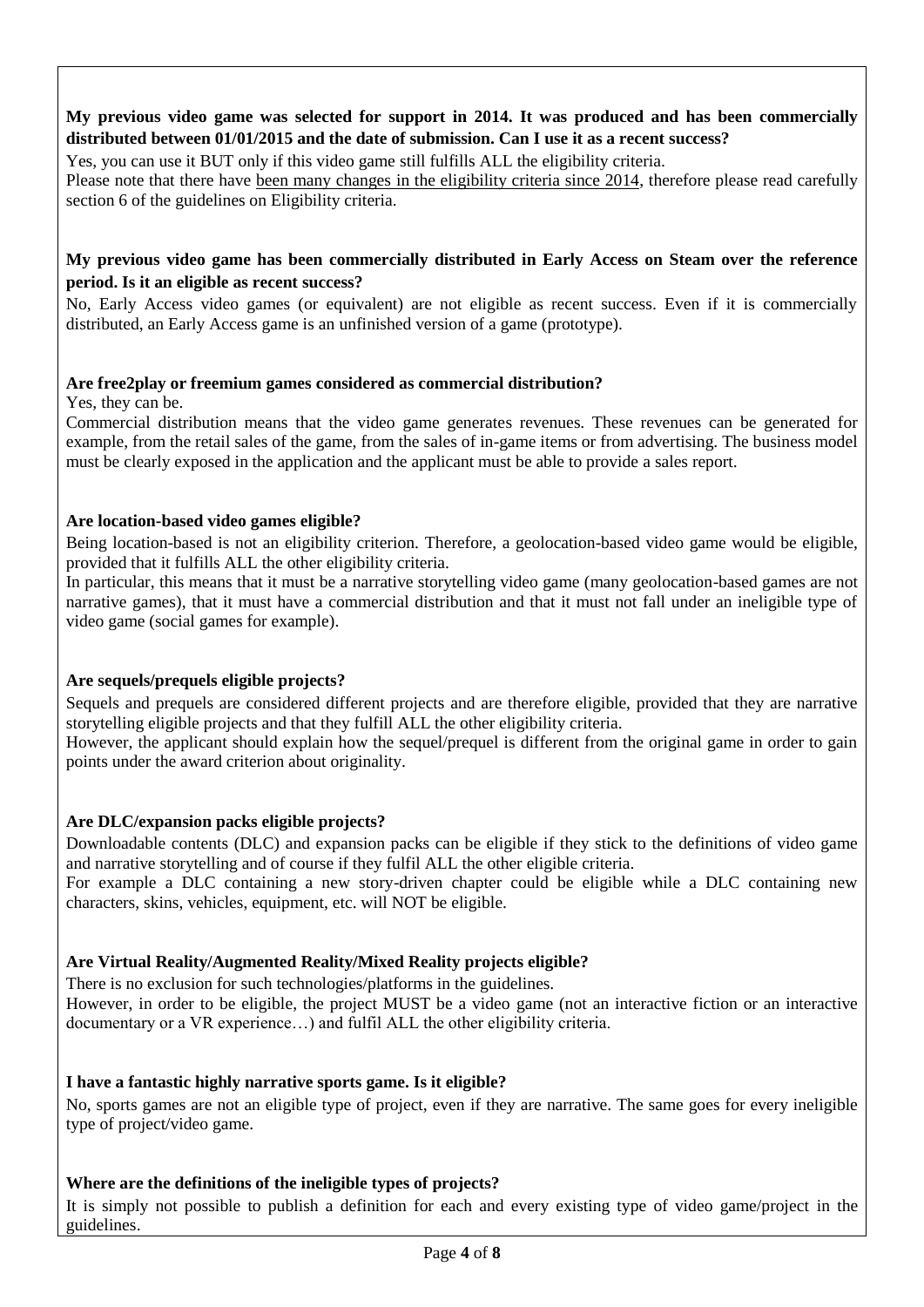However in this FAQ we try to help you understand what is meant by some of them. These are not official definitions, but rather explanations and hints.

#### *(interactive) e-books, interactive fictions, interactive animations, interactive documentaries:*

These are not video games according to the definitions published in the guidelines (rules, game environment, victory).

In addition, a video game must be marketed as a video game, not as a book.

#### *Puzzle games*

A puzzle game focuses on the problem solving in order to clear a level/chapter and is often accompanied by a scoring challenge. These types of puzzles can be for example logical, jigsaw, physics-based or (tile-) matching puzzles.

Action or adventure games involving puzzles or riddles are not considered puzzle games because the purpose of the game is not the puzzle itself.

#### *Memory games*

The goal of a memory game is, for example, to turn over cards or reveal pictures in order to match pairs.

#### *Sports games*

A sports game is a game in which the goal is to win a sports game/competition. All sports games are ineligible. Bowling, pool, darts… are also sports. Most racing games are also sports games.

#### *Racing games*

A racing game is a game where the goal is a racing competition. The type of race is not important. All racing games are ineligible (car races, horse races, kart races, sci-fi races, etc.).

#### *Running games*

A running game is a game with the goal to run/fly/drive/swim… as long as possible in order to get the best possible score. It can also be called runner or endless runner.

#### *Rhythm/Singing/Dancing games*

Any game in which the goal is to sing a song, dance to a song or play a song with a musical instrument device (e.g. guitar, drums, etc.). Usually, the ultimate goal of such games is a scoring goal.

#### *Social games*

A social game is a game where the in-game progression is heavily dependent on social interactions.

For example, if the users have no friend (or not enough friends), quickly they will stop progressing in the game, unless they are willing to pay in order to bypass this lack of friends.

Most social media (e.g. Facebook) games are social games.

However, many games include social features (like online gaming or communication, sharing information, beating scores, etc.) and this is not a problem, provided that the business model is not based on social interactions.

#### *Quiz games*

The goal of a quiz game is to answer questions, either to beat opponents or to beat a score.

#### *Party games*

A party game is usually a collection of mini-games compiled in a game to be played by a group in multiplayer mode (offline or online).

# *Versus-fighting games*

Vs-fighting games are combat one-on-one games (sometimes 2 on 2 or 3 on 3) inspired by combat sports. The goal of a vs-fighting game is to beat the opponent in one or several rounds. Some vs-fighting games can also be sports games (e.g. boxing, wrestling, ultimate fighting games, etc.).

#### *Word and Spelling games, Number games, Mind games*

Word games are games in which the goal is to create words, sentences, to play with words, letters or spelling, etc. Number games are games where the goal is to play with numbers.

Mind games are games aiming at using and/or developing brain skills.

Word, Spelling and Number games are also Mind games.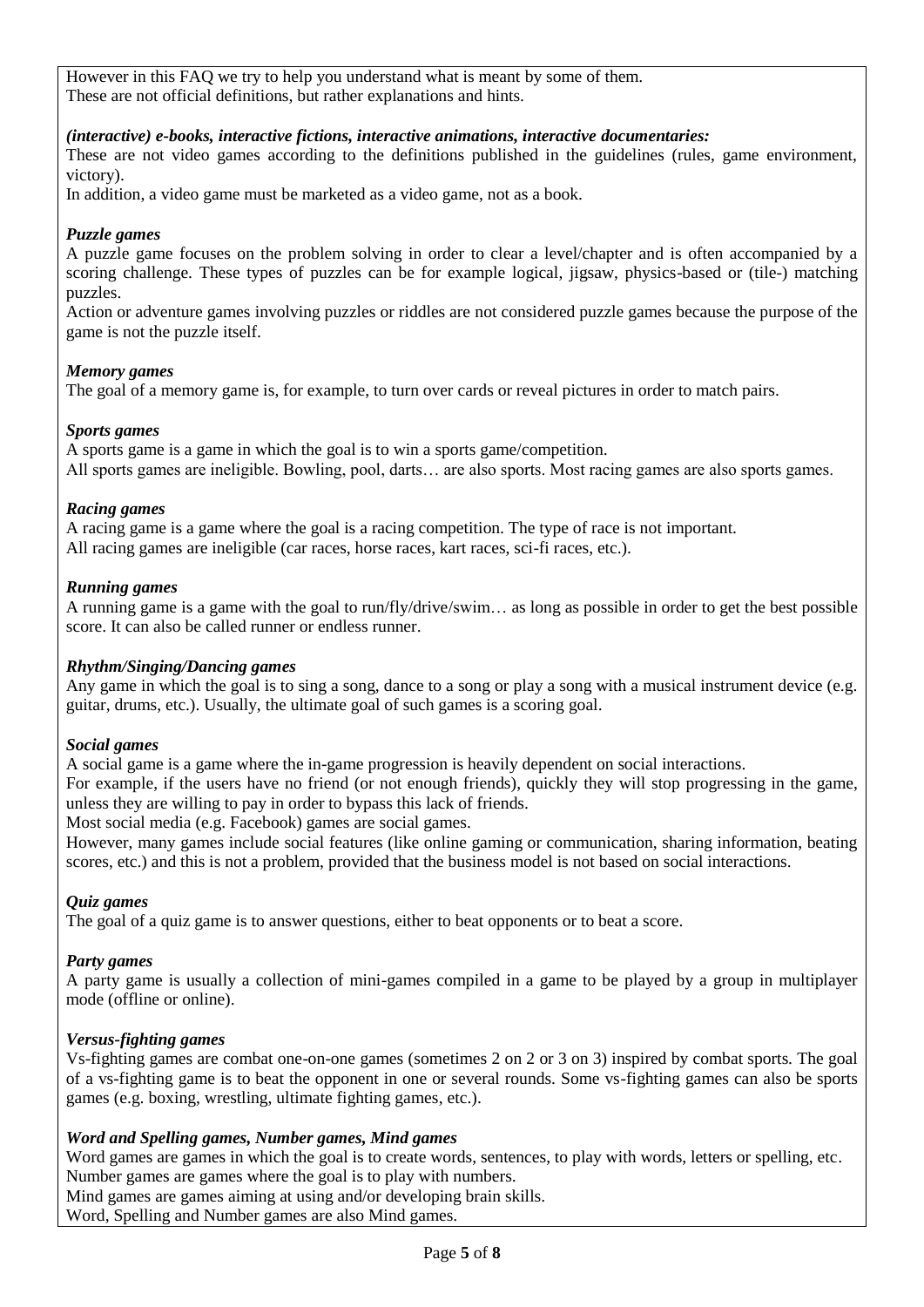# <span id="page-5-0"></span>**The production phase is planned to begin in 4 months. Is it worth applying for support?**

No, definitely not. Your application will be ineligible.

The production phase of the submitted project must not be scheduled to start before 8 months after the date of submission of the application.

# <span id="page-5-1"></span>**I already have a playable prototype for my project. Is it worth applying for support?**

No, according to the current guidelines, the development phase ends with the production of the first playable prototype or first trial version, whichever comes first.

If the first playable prototype or first trial version has already been produced, then there is no more development work to be done according to our definitions.

# <span id="page-5-2"></span>**Will MEDIA check the start date of the production of the submitted project and how?**

Yes, because this is an eligibility criterion.

It will be checked at application stage and we will contact the applicant in case of doubt.

For selected projects, this will be checked again at the reporting stage. If the production phase starts before 8 months after the date of submission of the application, the project becomes ineligible for support and the grant agreement/decision will be terminated and any payment already done will have to be reimbursed.

Selected projects might also be checked via a monitoring visit or an audit.

<span id="page-5-3"></span>**The writer/creator of the project is employed by the applicant company. There is no contract of ownership as such, as everything the writer is creating during his/her working hours belongs to the company. What should we do?**

An employment contract with the writer/creator can be accepted as a proof of ownership of rights if this is clearly stated in the contract. If there is no such clause, a bilateral declaration between the company and the writer/creator would be sufficient.

# <span id="page-5-4"></span>**Does the testing/debugging phase belong to the development phase?**

No, according to the definitions of the current Call for Proposals, the testing/debugging phase belongs to the production phase (see definitions in the guidelines). Testing/debugging costs are therefore not eligible costs.

# <span id="page-5-5"></span>**2. ADDITIONAL POINTS**

<span id="page-5-6"></span>**My video game is targeting children from 6 to 16 years-old. Will I get the extra points for young audience?** No, the extra points for young audience will be awarded only to projects specifically targeted at young audience (children up to the age of 12 years old).

This will be checked thoroughly at the evaluation stage by the Agency staff and by the experts, taking into account the type of video game, the content (story, visual approach, etc.) and the strategies (distribution, marketing, communication, target audience, etc.).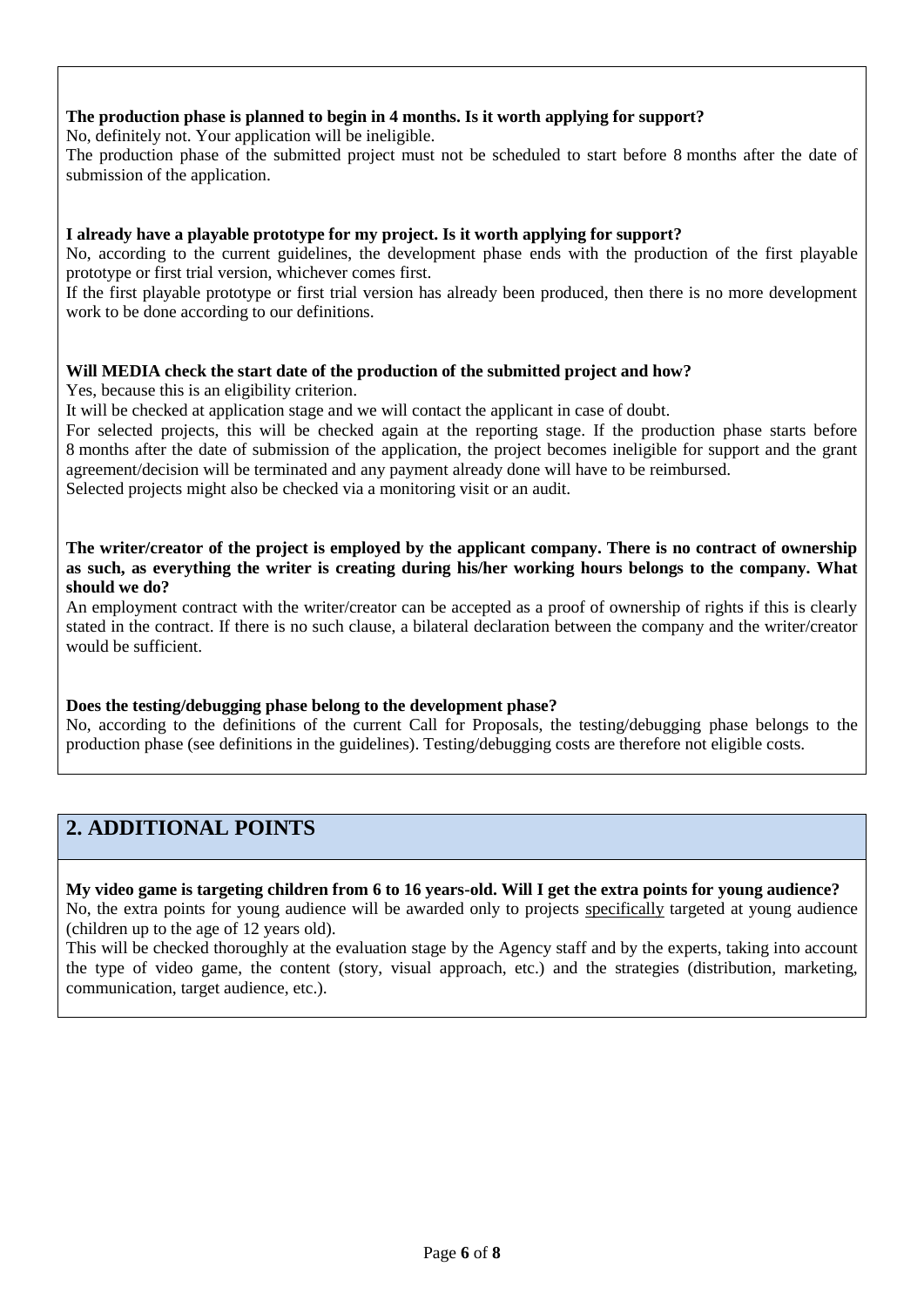# <span id="page-6-0"></span>**3. MISCELLANEOUS**

# <span id="page-6-1"></span>**May I include in my application an external link to further artworks or video/audio material?**

Yes, you may include the links both in the application form and in the project description. Please do not forget to provide us with the password if any (with a validity of over 3 months).

However, it is not allowed to send the whole application nor the requested annexes through an external link.

Only links to material such as high resolution images or audiovisual presentation material (show reels, teasers, sound samples, etc.) can be accepted. Please note that these links must be stable: it is strictly forbidden to make any modification to the content available through these links after the date of submission of your application.

If this is not possible to verify that the material has indeed not been changed after the date of submission of the application, it will not be taken into consideration in the evaluation of the application.

#### <span id="page-6-2"></span>**What is a milestone?**

Milestone is a common term of project management.

A milestone is a key event (in this case, of the development phase). It is often used to schedule the completion of a work package. It usually announces a deliverable, which is the outcome of the process.

#### <span id="page-6-3"></span>**What is a flowchart?**

A flowchart is a diagram used in project management showing the different steps of a process and how to achieve it. It summarises visually all the processes and decisions of a workflow.

#### <span id="page-6-4"></span>**What do you consider a handheld device?**

Handheld devices are tablets, smart phones, etc. (as opposed to computers & consoles). Portable consoles are classified under consoles and not handheld devices.

#### <span id="page-6-5"></span>**What does CET/CEST mean?**

CET stands for Central European Time and CEST for Central European Summer Time.